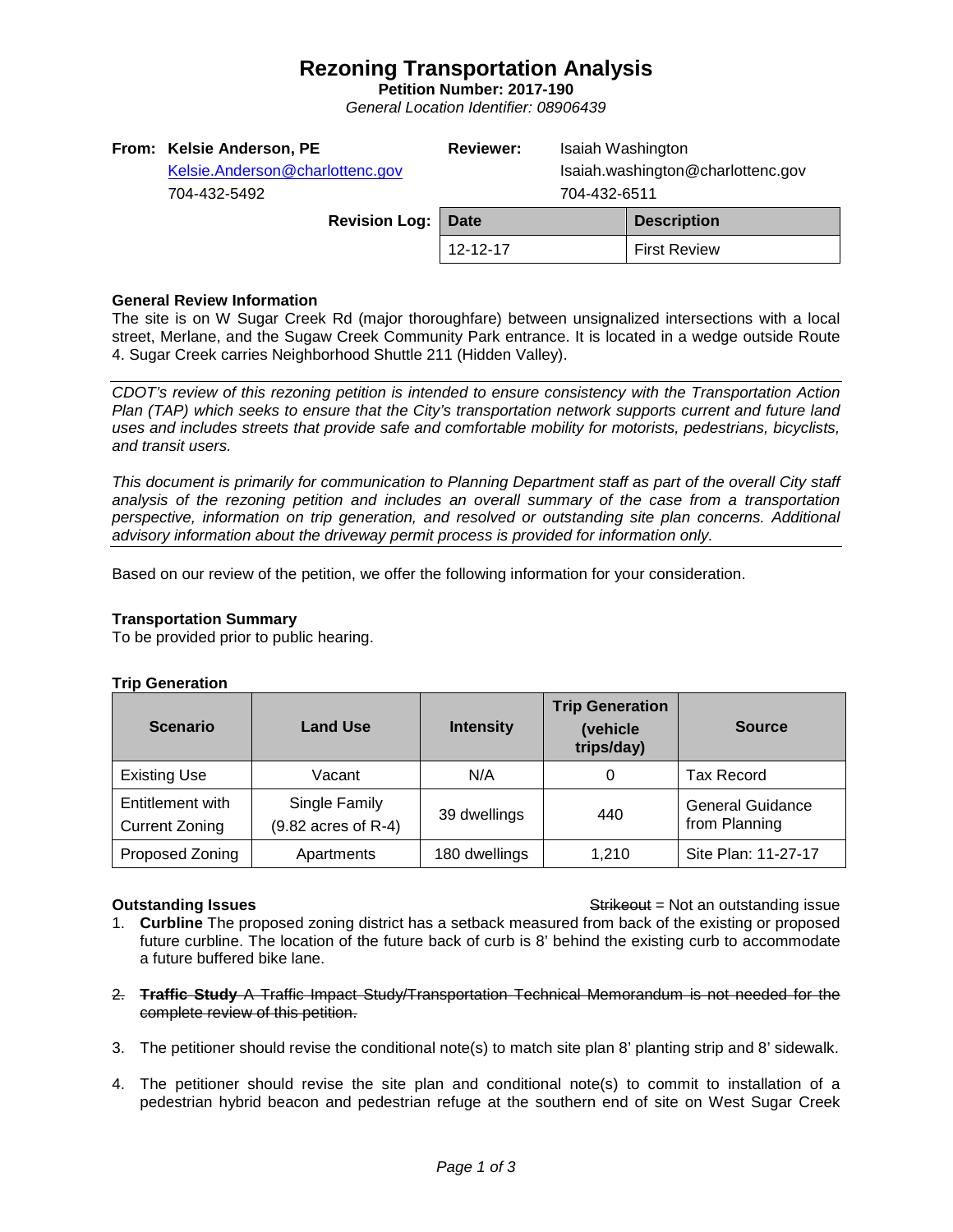# **Rezoning Transportation Analysis**

**Petition Number: 2017-190** *General Location Identifier: 08906439*

Road to facilitate pedestrian access to Sugaw Creek Park and transit stops. A second entrance to the site at the southern end of the site would be acceptable to CDOT if desired by the petitioner.



5. The petitioner should revise the site plan and conditional note(s) to revise the drive aisle shown below to allow permanent public access, use a form consistent with a public street section, and create a stub for future connection and cross access from adjacent parcels.



6. The petitioner should revise the site plan and conditional note(s) to remove the on-street parking shown in the first segment of the drive aisle connection to Sugar Creek.